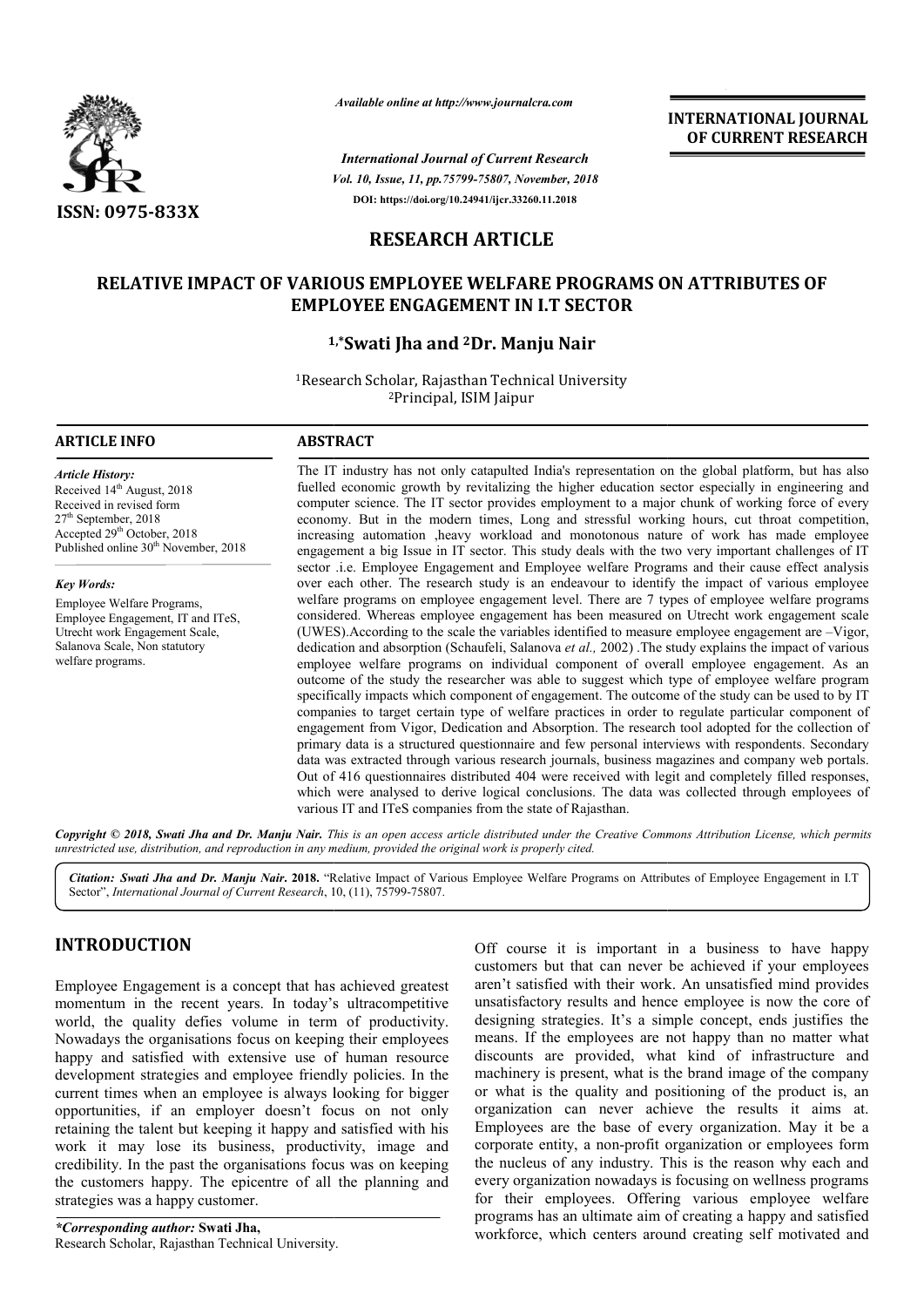inspired employees with better health, work-life balance and career management skills to reduce absenteeism, increased efficiency and production, and a sustainable improvement in the quality. All the above listed factors lead to better and efficient employees and in general a better organization. Iqbal, *et al.* (2015) studied the impact of rewards and leadership on employee engagement in the banking sector. The study focused at the association of reward policies to employee engagement. This study established that leadership enhances employee engagement when there is positive emotional connect to employees. The author emphasized that reward and organizational leadership have a positive effect resulting in a higher level of engagement of employees. The study has established that organizational commitment to reward employees motivates them to work harder within the organization resulting in increased employee engagement.

Thakur (2016) studied the effect of employee engagement on job satisfaction in IT Sector at managerial and clerical level. The study revealed that employee engagement and job satisfaction in IT Sector are positively correlated. As identified by Thakur (2016) The major drivers of engagement are motivation by co workers, feedback and guidance from supervisor, safe work practices, information sharing, communication, training opportunities, work life balance, appreciation from team members, welfare and benefit plans, constructive policies and procedures, encouraging co workers, career development opportunities, opinions and ideas contribution, resources to do job efficiently, effective remuneration and compensation and pleasant and cooperative managers. Branham (2014) stressed upon the point that, No employee gets disengaged due to any single factor in a single day. It is a ongoing process. The research proposed a model that explains the reason for disengagement among employees is the non fulfillment of the four fundamental factors. The four fundamental factors for creating engagement according to this model are - Trust, Hope, Sense of worth and Competence.

Buckingham (2001) the study also found that the longer employees remained with an organisation, the more susceptible they are to be disengaged. Similarly, researchers at Gallup (2016), Brim (2002) and Truss *et al.* (2006) identified an opposite relationship between employee engagement, and the tenure in an organisation. According to Brim (2002) such support indicates that for most of the employees, the first year on the job is their best and thereafter engagement and enthusiasm drops when it comes to work. Truss *et al.* (2006) suggested that strengthening employee voice can make a difference to organisational productivity. Employee voice can be defined as the ability for employees to have an input into decisions that are made in organisations (Lucas *et al.* 2016). It has been argued that one of the main drivers of employee engagement is for employees to have the opportunity to provide for their view upwards the hierarchy (Truss *et al.* 2006). Bhaduri (2013) An employee's engagement has to be at two levels – towards the Job and towards the organization where he or she is working. To feel engaged and to put in unhindered effort into anything, there should be a sense of ownership with the role and the organization. Having a good manager accelerates the process of engagement. Employee engagement is based on looking at the job experience from the eyes of the employee. An article by Biswal (2015) - the Lead Human Resources manager for Accenture India and has been with Accenture since July 2007 indicated his findings of his career of 16 years.

The approach to cultivate an environment of excellence, in which the physical and emotional issues result in employee engagement, should be necessarily followed at all stages of the organisation. Employees who are engaged significantly produce better than disengaged counterparts. In fact, there is a struggle for competitive advantage since employees are the differentiator, engaged employees are the definitive ambition for every employer. Gupta (2017) in his study on the topic "Quality of Work Life in a State Setting: Finding of an Empirical Study" tried to analyze some significant aspects of quality of work life, adopted from various studies in India and abroad. Using the technique of stratified proportionate sampling, the sample of 250 workers from five large and medium scale manufacturing public and private sector units in Jammu and Kashmir was taken. The information was procured from respondents through personal interviews. Resma and Basavraju (2017) stated the employee welfare is a widespread term including various services, benefits and facilities offered to employees of the organization without any compulsion. This study sheds light on the concept of welfare measures; it also focus on the employee's perception regarding the various statutory welfare measures provided by the Donimalai Iron Ore Mine, Bellary. The employees were found to be highly satisfied from all the statutory welfare programs and all the employees were aware about every statutory welfare program applicable in industry. Logasakthi and Rajagopal (2015) revealed that the employees derive satisfaction not only from their jobs but also from the various facilities offered to them by their employer. If taken care of various aspects of workforce's all round growth and development, through different welfare programs than the employees extend their utmost support for the improvement of the organisation. The management must provide all the health (mental and physical) and safety welfare measures to their employees which will help them deliver better performance at the work and fosters positive work environment. Kumar (2013) performed a similar inquiry on the awareness, utilization and satisfaction of labour welfare and social security, titled as "Labour Welfare and Social Security: Awareness, Utilization and Satisfaction of Labour Laws". The study was on workers of selected medium scale and large scale units of public and private sectors in Haryana. A representative sample of 12 units was selected for data collection. The study by Gupta (2017) stressed upon the importance of incentives, which comes under the purview of non-statutory labour welfare facilities. The range of aspects of the job in which majority of the workers was highly dissatisfied were part of labor welfare programs. It determined the level of job satisfaction experienced by workers. However the research did not analyse the influence of the dimensions of quality of work life or in other words the labour welfare facilities on job satisfaction, nor did it study the influence of personal variables, hierarchy, and that of statutory and non statutory welfare facilities over job satisfaction. In an SHRM survey (2016), more than three-fourth of HR professionals accepted that companies promoting fun at work are more effective while at least 75% respondents also said that level of fun in their organizations was not satisfactory. It engages as it multiplies the spirit of companionship and act as stress buster. Employees feel a sense of belongingness as they feel the organization cares too.

# **MATERIALS AND METH ODS**

The present study aims at finding out that how efficient employee welfare programs are when it comes to creating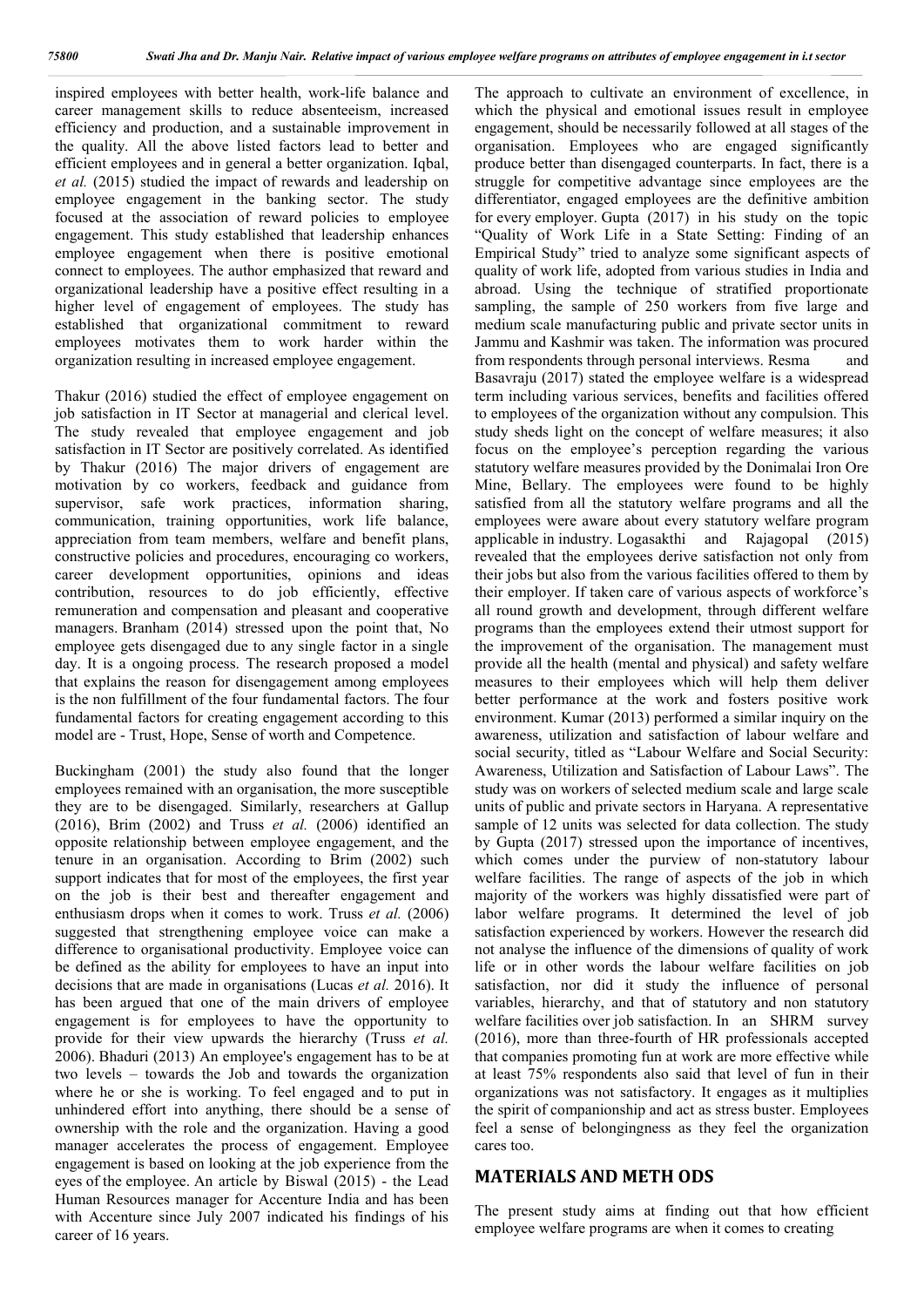**Table 1. Demographic profile of Sample**

| <b>Sex</b> | No. | Age             | No. | <b>Marital Status</b> | No. | Experience        | No. |
|------------|-----|-----------------|-----|-----------------------|-----|-------------------|-----|
| Male       | 298 | 20 - 25 Years   | 98  | Married               | 286 | 1-3 Years         | 85  |
| Female     | 106 | 26 - 30 Years   | 168 | Unmarried             | 118 | 3-5 Years         | 143 |
| Total      | 404 | $31 - 35$ Years | 90  | Total                 | 404 | 5-7 years         | 104 |
|            |     | 36 - 40 Years   | 48  |                       |     | $7 - 10$ years    | 61  |
|            |     | Total           | 404 |                       |     | 10 years and more | 11  |
|            |     |                 |     |                       |     | Total             | 404 |

# **Table 2.Correlation between vigor and various welfare programs**

| Variables | Correlation<br>Coefficient | Financial<br>Welfare<br>Program | Health<br>Welfare<br>Program | Career<br>Welfare<br>Program | Psychological<br>Welfare<br>Program                                  | Family<br>Welfare<br>Program | Social Welfare<br>Program | Spiritual<br>Welfare<br>Program | <b>Statutory Welfare</b><br>Program |
|-----------|----------------------------|---------------------------------|------------------------------|------------------------------|----------------------------------------------------------------------|------------------------------|---------------------------|---------------------------------|-------------------------------------|
| Vigor     | r value<br>P value         | 0.172<br>0.000                  | 0.139<br>0.000               | 0.113<br>0.003               | 0.171<br>0.000<br>Correlation is significant at 95% confidence level | 0.100<br>0.008               | 0.121<br>0.001            | 0.075<br>0.046                  | 0.041<br>0.298                      |

(Source: Primary data)

#### **Table 3. Correlation analysis between Dedication and various welfare programs**

| Variables  | Correlation<br>Coefficient                         | Financial<br>Welfare<br>Program | Health<br>Welfare<br>Program | Career<br>Welfare<br>Program | Psychological<br>Welfare<br>Program | Family<br>Welfare<br>Program | Social<br>Welfare<br>Program | Spiritual<br>Welfare<br>Program | Statutory<br>Welfare<br>Program |  |  |
|------------|----------------------------------------------------|---------------------------------|------------------------------|------------------------------|-------------------------------------|------------------------------|------------------------------|---------------------------------|---------------------------------|--|--|
| Dedication | r value<br>P value                                 | 0.157<br>0.000                  | 0.160<br>0.000               | 0.153<br>0.000               | 0.257<br>0.000                      | 0.236<br>0.000               | 0.169<br>0.000               | 0.068<br>0.073                  | 0.022<br>0.580                  |  |  |
|            | Correlation is significant at 95% confidence level |                                 |                              |                              |                                     |                              |                              |                                 |                                 |  |  |

(Source: primary data)

#### **Table 4. Correlation analysis between Absorption and various welfare programs**

| Variables                                          | Kendall's<br>$tau_b$ | Financial<br>Welfare<br>Program | Health<br>Welfare<br>Program | Career<br>Welfare<br>Program | Psychological<br>Welfare<br>Program | Family<br>Welfare<br>Program | Social<br>Welfare<br>Program | Spiritual<br>Welfare<br>Program | Statutory<br>Welfare<br>Program |
|----------------------------------------------------|----------------------|---------------------------------|------------------------------|------------------------------|-------------------------------------|------------------------------|------------------------------|---------------------------------|---------------------------------|
| Absorption                                         | r value<br>P value   | 0.203<br>0.000                  | 0.169<br>0.000               | 0.215<br>0.000               | 0.289<br>0.000                      | 0.112<br>0.003               | 0.157<br>0.000               | 0.059<br>0.001                  | 0.135<br>0.117                  |
| Correlation is significant at 95% confidence level |                      |                                 |                              |                              |                                     |                              |                              |                                 |                                 |

(Source: primary data)

# **Table 5. Regression model Summary**

|       | Model Summary                                                                                                                         |                           |                          |                            |  |  |  |  |  |  |
|-------|---------------------------------------------------------------------------------------------------------------------------------------|---------------------------|--------------------------|----------------------------|--|--|--|--|--|--|
| Model |                                                                                                                                       | R Square                  | <b>Adiusted R Square</b> | Std. Error of the Estimate |  |  |  |  |  |  |
|       | .443                                                                                                                                  | .196                      | 180                      | 44629                      |  |  |  |  |  |  |
|       | Predictors: (Constant), Statutory Welfare Program , Psychological Welfare Program, Financial Welfare Program, Social Welfare Program, |                           |                          |                            |  |  |  |  |  |  |
|       | Family Welfare Program, Spiritual Welfare Program, Health Welfare Program, Career Welfare Program                                     |                           |                          |                            |  |  |  |  |  |  |
|       |                                                                                                                                       | Dependent Variable: Vigor |                          |                            |  |  |  |  |  |  |

# **Table 6. Table of ANOVA for Vigor**

|            |                | <b>ANOVA</b> |             |        |      |
|------------|----------------|--------------|-------------|--------|------|
|            |                |              |             |        |      |
| Model      | Sum of Squares | df           | Mean Square | F      | Sig. |
| Regression | 19.240         |              | 2.405       | 12.075 | .000 |
| Residual   | 78.675         | 395          | .199        |        |      |
| Total      | 97 915         | 403          |             |        |      |

# **Table 7. Table of coefficients of ANOVA for Vigor**

|                                  |          |                | Coefficients |          |       |                   |       |                 |
|----------------------------------|----------|----------------|--------------|----------|-------|-------------------|-------|-----------------|
| Model                            |          | Unstandardized | Standardized |          | Sig.  | Co linearity      |       | Comment         |
|                                  |          | Coefficients   | Coefficients |          |       | <b>Statistics</b> |       |                 |
|                                  | B        | Std. Error     | Beta         |          |       | Tolerance         | VIF   |                 |
| (Constant)                       | 2.398    | 0.117          |              | 20.435   | 0.000 |                   |       |                 |
| Financial Welfare Program        | 0.164    | 0.034          | 0.309        | 4.862    | 0.000 | 0.503             | 1.989 | Positive impact |
| Health Welfare Program           | 0.218    | 0.047          | 0.402        | 4.595    | 0.000 | 0.265             | 3.770 | Positive impact |
| Career Welfare Program           | $-0.001$ | 0.048          | $-0.003$     | $-0.026$ | 0.980 | 0.203             | 4.916 | No impact       |
| Psychological Welfare Program    | 0.064    | 0.045          | 0.129        | 1.440    | 0.151 | 0.252             | 3.976 | No impact       |
| Family Welfare Program           | $-0.180$ | 0.043          | $-0.460$     | $-1.932$ | 0.520 | 0.265             | 3.771 | No impact       |
| Social Welfare Program           | 0.215    | 0.052          | 0.428        | 4.114    | 0.000 | 0.188             | 5.315 | Positive impact |
| Spiritual Welfare Program        | $-0.018$ | 0.041          | $-0.035$     | $-0.431$ | 0.667 | 0.316             | 3.162 | No impact       |
| <b>Statutory Welfare Program</b> | $-0.136$ | 0.042          | $-0.307$     | $-1.448$ | 0.523 | 0.223             | 4.488 | No impact       |
| Dependent Variable: Vigor        |          |                |              |          |       |                   |       |                 |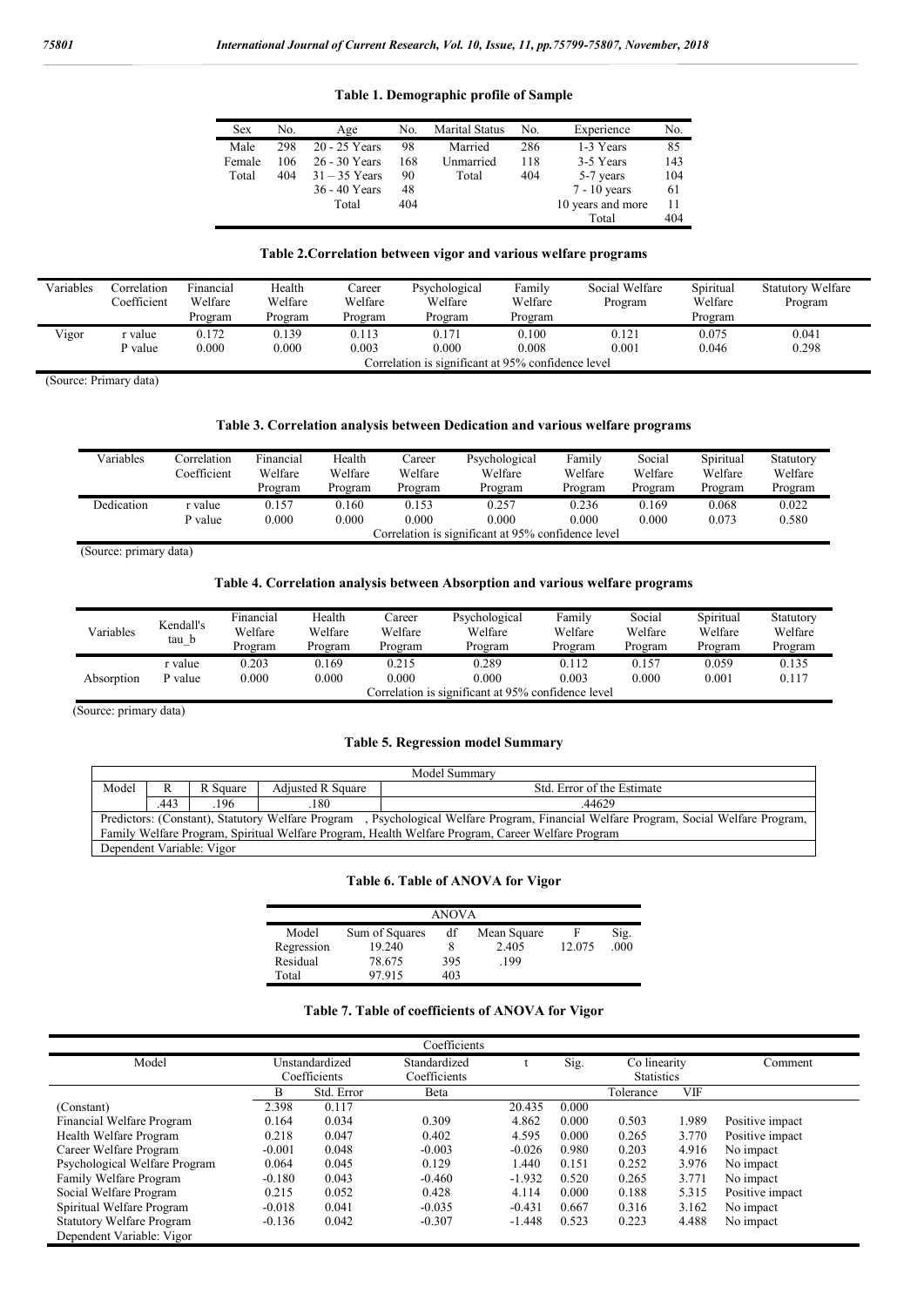#### **Table 8. Residual statistics VIGOR**

| <b>Residuals Statistics</b> |          |         |       |                |     |  |  |  |  |
|-----------------------------|----------|---------|-------|----------------|-----|--|--|--|--|
|                             | Minimum  | Maximum | Mean  | Std. Deviation |     |  |  |  |  |
| Predicted Value             | 2.538    | 3917    | 3454  | 0.219          | 404 |  |  |  |  |
| Residual                    | $-1,390$ | 1 090   | 0.000 | 0.442          | 404 |  |  |  |  |
| Std. Predicted Value        | -4 191   | 2 12 1  | 0.000 | 1.000          | 404 |  |  |  |  |

# **Table 9. Absorption- Regression model Summary**

| Model Summary                                                                                     |                                          |  |                   |                                                                                                                                      |  |  |  |
|---------------------------------------------------------------------------------------------------|------------------------------------------|--|-------------------|--------------------------------------------------------------------------------------------------------------------------------------|--|--|--|
|                                                                                                   | R Square<br>Model<br>.526<br>277<br>.262 |  | Adjusted R Square | Std. Error of the Estimate                                                                                                           |  |  |  |
|                                                                                                   |                                          |  |                   | .50376                                                                                                                               |  |  |  |
|                                                                                                   |                                          |  |                   | Predictors: (Constant), Statutory Welfare Program, Psychological Welfare Program, Financial Welfare Program, Social Welfare Program, |  |  |  |
| Family Welfare Program, Spiritual Welfare Program, Health Welfare Program, Career Welfare Program |                                          |  |                   |                                                                                                                                      |  |  |  |
| Dependent Variable: Absorption                                                                    |                                          |  |                   |                                                                                                                                      |  |  |  |

# **Table 10. Table of ANOVA for Absorption**

|            |                | ANOVA       |             |        |      |
|------------|----------------|-------------|-------------|--------|------|
| Model      | Sum of Squares | $\sim$<br>u | Mean Square |        | Sig. |
| Regression | 38.381         |             | 4.798       | 18.905 | 000  |
| Residual   | 100.239        | 395         | .254        |        |      |
| Total      | 138.620        | 403         |             |        |      |

# **Table 11. Table of coefficients of ANOVA for Absorption**

|                                  |          |                             | Coefficients                     |          |       |                                |       |                 |
|----------------------------------|----------|-----------------------------|----------------------------------|----------|-------|--------------------------------|-------|-----------------|
| Model                            |          | Unstandardized Coefficients | <b>Standardized Coefficients</b> |          | Sig.  | <b>Collinearity Statistics</b> |       | Comment         |
|                                  | R        | Std. Error                  | Beta                             |          |       | Tolerance                      | VIF   |                 |
| (Constant)                       | 2.270    | 0.132                       |                                  | 17.141   | 0.000 |                                |       |                 |
| Financial Welfare Program        | 0.174    | 0.038                       | 0.276                            | 4.575    | 0.000 | 0.503                          | .989  | Positive impact |
| Health Welfare Program           | 0.152    | 0.054                       | 0.235                            | 2.831    | 0.005 | 0.265                          | 3.770 | Positive impact |
| Career Welfare Program           | 0.060    | 0.054                       | 0.105                            | 1.103    | 0.271 | 0.203                          | 4.916 | No impact       |
| Psychological Welfare Program    | 0.164    | 0.051                       | 0.276                            | 3.241    | 0.001 | 0.252                          | 3.976 | Positive impact |
| Family Welfare Program           | $-0.205$ | 0.110                       | $-0.440$                         | $-1.862$ | 0.056 | 0.265                          | 3.771 | No impact       |
| Social Welfare Program           | 0.184    | 0.059                       | 0.308                            | 3.127    | 0.002 | 0.188                          | 5.315 | Positive impact |
| Spiritual Welfare Program        | $-0.116$ | 0.046                       | $-0.192$                         | $-2.526$ | 0.012 | 0.316                          | 3.162 | No impact       |
| <b>Statutory Welfare Program</b> | $-0.008$ | 0.048                       | $-0.016$                         | $-0.173$ | 0.863 | 0.223                          | 4.488 | No impact       |
|                                  |          |                             | Dependent Variable: Absorption   |          |       |                                |       |                 |

# **Table 12. Residual statistics Absorption**

| <b>Residuals Statistics</b>                  |          |       |       |       |     |  |  |  |  |
|----------------------------------------------|----------|-------|-------|-------|-----|--|--|--|--|
| Std. Deviation<br>Mean<br>Minimum<br>Maximum |          |       |       |       |     |  |  |  |  |
| Predicted Value                              | 2.576    | 4.350 | 3.680 | 0.309 | 404 |  |  |  |  |
| Residual                                     | $-1.674$ | 1.002 | 0.000 | 0.499 | 404 |  |  |  |  |
| Std. Predicted Value                         | $-3.577$ | 2.172 | 0.000 | 1.000 | 404 |  |  |  |  |
| Std. Residual                                | $-3323$  | 1.988 | 0.000 | 0.990 | 404 |  |  |  |  |

#### **Table 13. Dedication- Regression model Summary**

| Model Summary                                                                                                                   |      |            |                          |                            |  |  |  |
|---------------------------------------------------------------------------------------------------------------------------------|------|------------|--------------------------|----------------------------|--|--|--|
| Model                                                                                                                           |      | R Square   | <b>Adjusted R Square</b> | Std. Error of the Estimate |  |  |  |
|                                                                                                                                 | .400 | <b>160</b> | 143                      | .53615                     |  |  |  |
| Predictors: (Constant), Statutory Welfare Program<br>, Psychological Welfare Program, Financial Welfare Program, Social Welfare |      |            |                          |                            |  |  |  |
| Program, Family Welfare Program, Spiritual Welfare Program, Health Welfare Program, Career Welfare Program                      |      |            |                          |                            |  |  |  |
| Dependent Variable: Dedication                                                                                                  |      |            |                          |                            |  |  |  |

# **Table 14. Table of ANOVA for Dedication**

|            |                | <b>ANOVA</b> |             |       |      |
|------------|----------------|--------------|-------------|-------|------|
| Model      | Sum of Squares | đĪ           | Mean Square |       | Sig. |
| Regression | 21.581         |              | 2.698       | 9.384 | .000 |
| Residual   | 13.547         | 395          | .287        |       |      |
| Total      | 135.128        | 403          |             |       |      |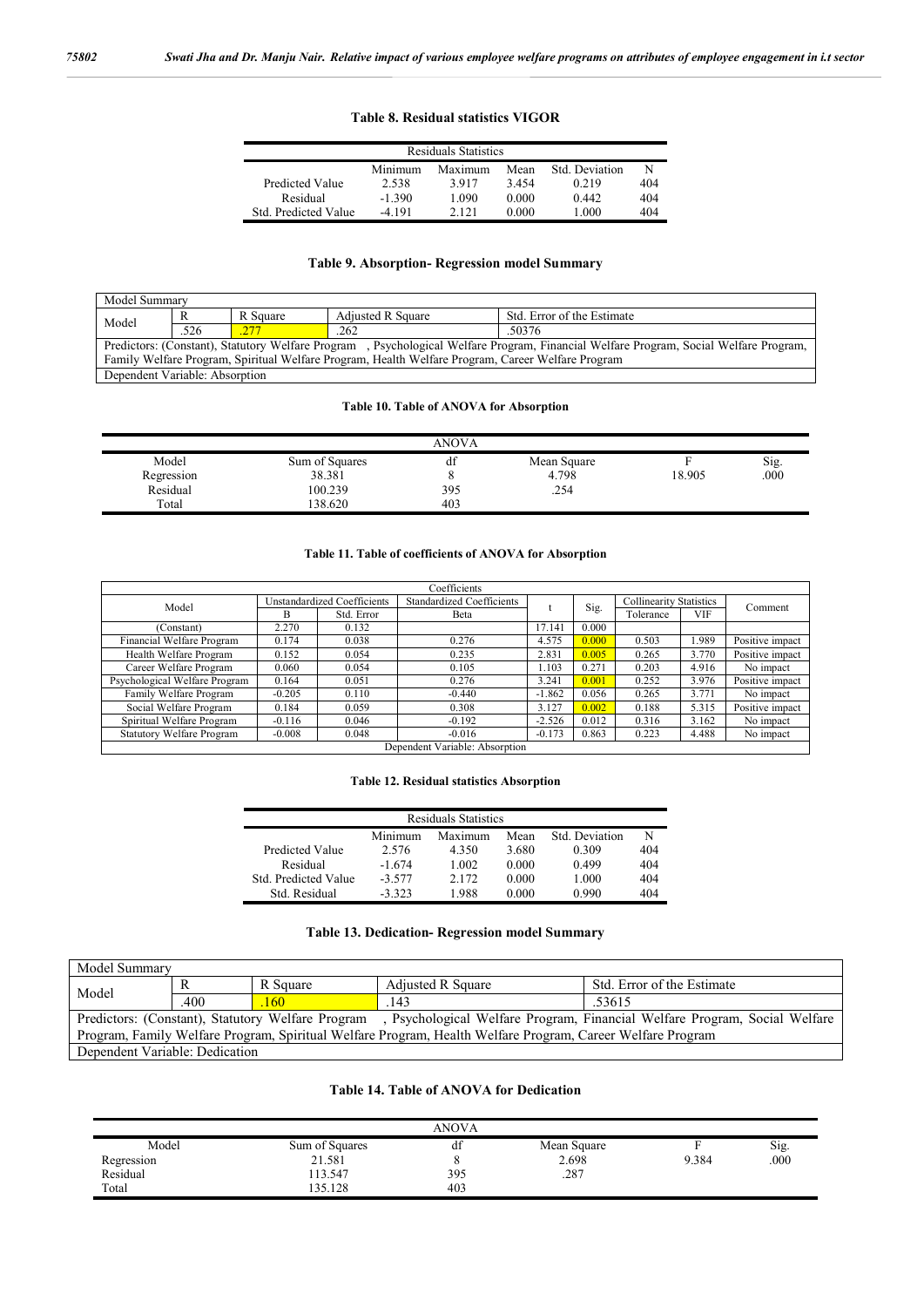# **Table 15. Table of coefficients of ANOVA for Dedication**

| Coefficients                     |                                |            |                              |          |       |                                |            |                 |
|----------------------------------|--------------------------------|------------|------------------------------|----------|-------|--------------------------------|------------|-----------------|
| Model                            | Unstandardized<br>Coefficients |            | Standardized<br>Coefficients |          | Sig.  | <b>Collinearity Statistics</b> |            | Comment         |
|                                  | B                              | Std. Error | Beta                         |          |       | Tolerance                      | <b>VIF</b> |                 |
| (Constant)                       | 2.970                          | 0.141      |                              | 21.066   | 0.000 |                                |            |                 |
| Financial Welfare Program        | 0.056                          | 0.040      | 0.090                        | 1.387    | 0.166 | 0.503                          | 1.989      | No impact       |
| Health Welfare Program           | 0.128                          | 0.057      | 0.202                        | 2.251    | 0.025 | 0.265                          | 3.770      | Positive impact |
| Career Welfare Program           | 0.114                          | 0.058      | 0.203                        | 1.982    | 0.048 | 0.203                          | 4.916      | Positive impact |
| Psychological Welfare Program    | 0.076                          | 0.054      | 0.130                        | 1.416    | 0.157 | 0.252                          | 3.976      | No impact       |
| Family Welfare Program           | 0.072                          | 0.041      | 0.156                        | 1.747    | 0.081 | 0.265                          | 3.771      | No impact       |
| Social Welfare Program           | $-0.047$                       | 0.063      | $-0.080$                     | $-0.748$ | 0.455 | 0.188                          | 5.315      | No impact       |
| Spiritual Welfare Program        | 0.012                          | 0.049      | 0.020                        | 0.240    | 0.810 | 0.316                          | 3.162      | No impact       |
| <b>Statutory Welfare Program</b> | $-0.159$                       | 0.051      | $-0.307$                     | $-1.143$ | 0.052 | 0.223                          | 4.488      | No impact       |
| Denendent Variable: Dedication   |                                |            |                              |          |       |                                |            |                 |

#### Dependent Variable: Dedication

#### **Table 16. Residual statistics Dedication**

| <b>Residuals Statistics</b> |          |         |       |                |     |  |  |  |  |
|-----------------------------|----------|---------|-------|----------------|-----|--|--|--|--|
|                             | Minimum  | Maximum | Mean  | Std. Deviation | N   |  |  |  |  |
| Predicted Value             | 3.058    | 4.388   | 3.691 | 0.231          | 404 |  |  |  |  |
| Residual                    | $-2.222$ | 1 209   | 0.000 | 0.531          | 404 |  |  |  |  |
| Std. Predicted Value        | $-2.736$ | 3.010   | 0.000 | 1.000          | 404 |  |  |  |  |
| Std. Residual               | $-4145$  | 2.254   | 0.000 | 0.990          | 404 |  |  |  |  |

# **Table 17. Employee Engagement- Regression model Summary**

| Model Summary                                                                                                                         |  |          |                          |                            |  |  |  |
|---------------------------------------------------------------------------------------------------------------------------------------|--|----------|--------------------------|----------------------------|--|--|--|
| Model<br>.497<br>$\sqrt{247}$                                                                                                         |  | R Square | <b>Adjusted R Square</b> | Std. Error of the Estimate |  |  |  |
|                                                                                                                                       |  | .232     | .41023                   |                            |  |  |  |
| Predictors: (Constant), Statutory Welfare Program , Psychological Welfare Program, Financial Welfare Program, Social Welfare Program, |  |          |                          |                            |  |  |  |
| Family Welfare Program, Spiritual Welfare Program, Health Welfare Program, Career Welfare Program                                     |  |          |                          |                            |  |  |  |
| Dependent Variable: Employee engagement                                                                                               |  |          |                          |                            |  |  |  |

# **Table 18. Table of ANOVA for Employee engagement**

|            |                | ANOVA |             |        |      |
|------------|----------------|-------|-------------|--------|------|
| Model      | Sum of Squares | ai    | Mean Square |        | Sig  |
| Regression | 21.830         |       | 2.729       | 16.214 | .000 |
| Residual   | 66.474         | 395   | 168         |        |      |
| Total      | 88.303         | 403   |             |        |      |

#### **Table 19- Table of coefficients of ANOVA for Employee Engagement**

| Coefficients                            |                                |            |                              |          |       |                                |            |                 |  |
|-----------------------------------------|--------------------------------|------------|------------------------------|----------|-------|--------------------------------|------------|-----------------|--|
| Model                                   | Unstandardized<br>Coefficients |            | Standardized<br>Coefficients |          | Sig.  | <b>Collinearity Statistics</b> |            | Comment         |  |
|                                         | B                              | Std. Error | Beta                         |          |       | Tolerance                      | <b>VIF</b> |                 |  |
| (Constant)                              | 2.521                          | 0.108      |                              | 23.373   | 0.000 |                                |            |                 |  |
| Financial Welfare Program               | 0.136                          | 0.031      | 0.270                        | 4.383    | 0.000 | 0.503                          | 1.989      | Positive impact |  |
| Health Welfare Program                  | 0.168                          | 0.044      | 0.327                        | 3.857    | 0.000 | 0.265                          | 3.770      | Positive impact |  |
| Career Welfare Program                  | 0.054                          | 0.044      | 0.119                        | 1.230    | 0.219 | 0.203                          | 4.916      | No impact       |  |
| Psychological Welfare Program           | 0.103                          | 0.041      | 0.218                        | 2.502    | 0.013 | 0.252                          | 3.976      | Positive impact |  |
| Family Welfare Program                  | $-0.115$                       | 0.066      | $-0.309$                     | $-1.732$ | 0.058 | 0.265                          | 3.771      | No impact       |  |
| Social Welfare Program                  | 0.127                          | 0.048      | 0.266                        | 2.648    | 0.008 | 0.188                          | 5.315      | Positive impact |  |
| Spiritual Welfare Program               | $-0.044$                       | 0.037      | $-0.091$                     | $-1.168$ | 0.243 | 0.316                          | 3.162      | No impact       |  |
| <b>Statutory Welfare Program</b>        | $-0.098$                       | 0.039      | $-0.233$                     | $-1.518$ | 0.052 | 0.223                          | 4.488      | No impact       |  |
| Dependent Variable: Employee engagement |                                |            |                              |          |       |                                |            |                 |  |

# **Table 20. Residual statistics Engagement**

| <b>Residuals Statistics</b> |          |         |       |                |     |  |  |
|-----------------------------|----------|---------|-------|----------------|-----|--|--|
|                             | Minimum  | Maximum | Mean  | Std. Deviation |     |  |  |
| Predicted Value             | 2.733    | 4.098   | 3.604 | 0.233          | 404 |  |  |
| Residual                    | $-1.735$ | 0.980   | 0.000 | 0.406          | 404 |  |  |
| Std. Predicted Value        | $-3.740$ | 2.123   | 0.000 | 1.000          | 404 |  |  |
| Std. Residual               | $-4.230$ | 2.389   | 0.000 | 0.990          | 404 |  |  |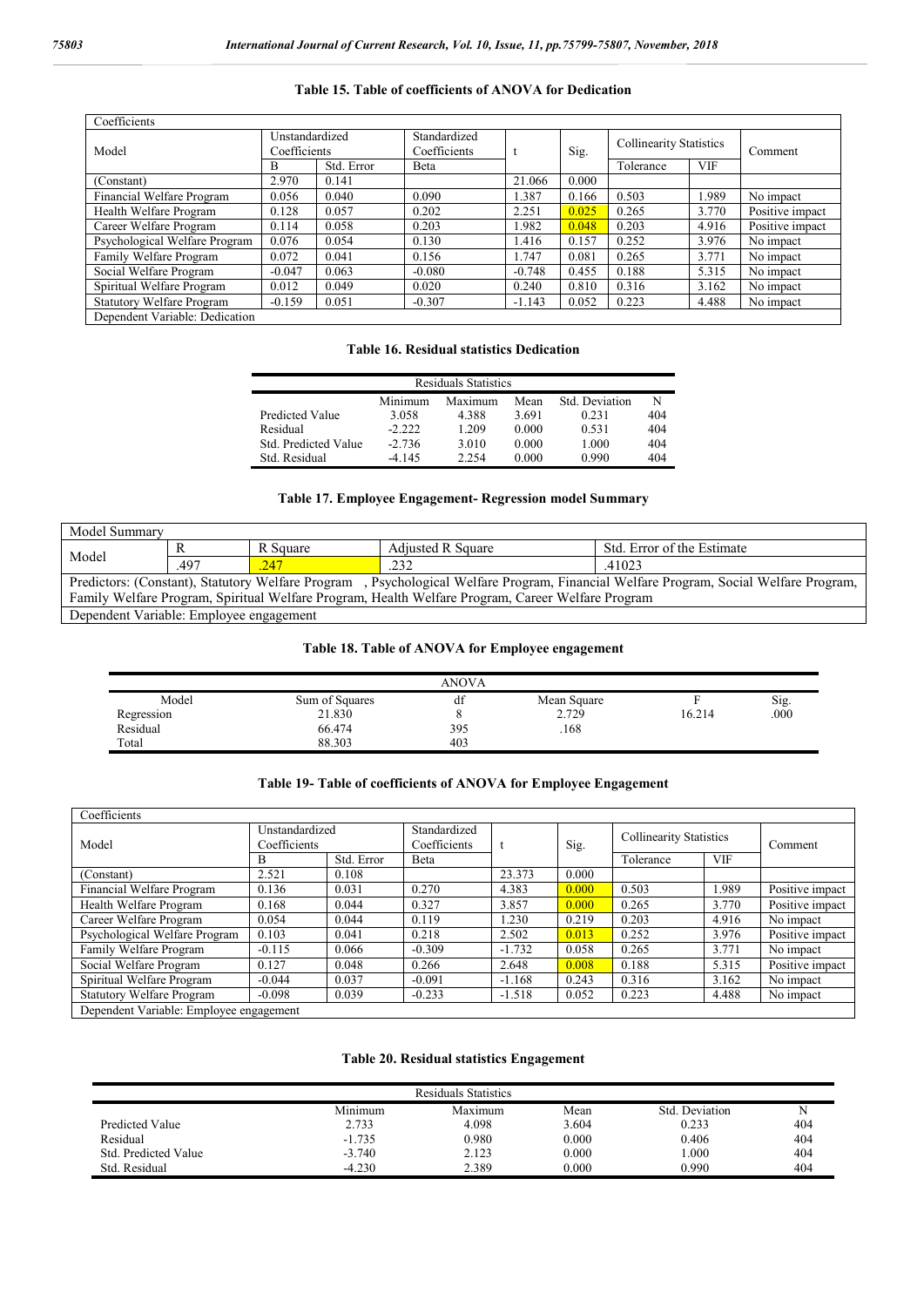

Fig. 2.1 Normal P-P model of regression for expected and observed frequencies of responses



**Fig. 1.2 Normal P-P model of regression for expected and observed frequencies of responses for Absorption**



**Fig.1.3 Normal P-P model of regression for expected and observed frequencies of responses for dedication**



**Fig. 1.4 Normal P-P model of regression for expected and observ**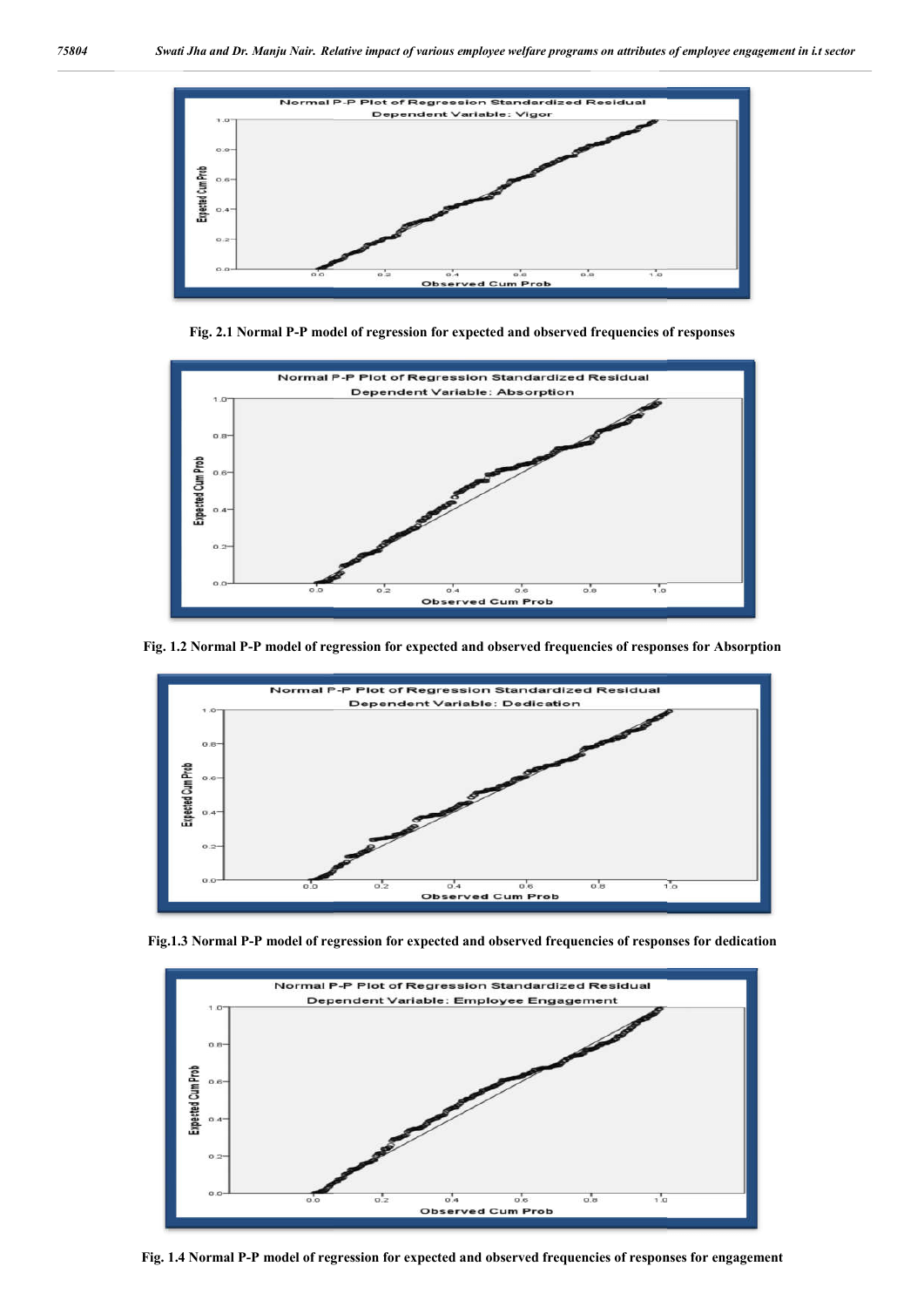employee engagement. The problem is stated as "Relative Impact of Employee Welfare Programs on Apparatus of Employee Engagement in IT Sector". The IT sector deals with the maximum employee turnover due to heavy workloads, physically and mentally strenuous long working hours, cut throat competition etc. To make the employees give their most to the organizations and increasing their retention, employer tries to lure the employees through various facilities and incentives. Such welfare facilities incur huge cost to the organization, so it is important to analyze whether these welfare programs are beneficial for improving the engagement level or not.

#### **The following objectives have been set for the research**

- To find out the correlation between Employee Engagement level and Employee Welfare Programs offered in IT sector.
- To determine which Employee Welfare Program makes the most significant contribution towards individual components of Employee Engagement.

The entire study was done through the combination of qualitative and quantitative approaches. Both primary and secondary data was used for interpretation and analysis. Primary data was collected through respondents via questionnaire. The data was collected from the cities of Jaipur and Udaipur. A. The first part consists of questions related to Employee Engagement. After the exhaustive review of literature the scale chosen to measure employee engagement was Utrecht work engagement scale (UWES).

According to the scale the variables identified to measure employee engagement are –Vigor, dedication and absorption (Schaufeli, Salanova *et al.,* 2002) B. The second part of the questionnaire consists of questions related to different Employee welfare programs. The Employee welfare programs are divided in two broad categories - Statutory and Non Statutory Welfare Programs (Classification given by ILO). Further Non statutory Programs are divided into 7 sub categories namely- Financial Welfare Programs, Social Welfare Programs, Health Welfare Programs, Family Welfare Programs, Psychological Welfare Programs,

#### **Career Welfare Programs, Spiritual Welfare Programs.**

- Type of Population- finite
- Size of population Approximately 62,000 (Source: http://www.mca.gov.in/DataPortal/Ministry/DataPortal)
- Sampling technique-Multistage sampling
- Target Sample size- 384 (As calculated by Krejcie and Morgan formula)
- Actual sample 404 (questionnaire circulated 452, responses received – 420, responses rejected – 16 (due to incomplete information)).
- Data analyzing tool-Research used quantitative analysis tools such as: Measures of central tendency- Mean Median, Mode, and Standard Deviation.
- Type of data received- Data was found to be Non Normal. Thus non parametric test were used for analysis.
- Statistical Test Correlation, Regression, chi square-test and other Non parametric tests.
- Mode of data collection  $-$  Online questionnaire filling and Personal interview.

• Demographic profile of sample - The table 1 below represents the demographic profile of the sample

#### **Findings and conclusion**

Objective 1-To find out the correlation between Employee Engagement level and Employee Welfare Programs offered in IT sector. The objective deals with finding out the correlation between Employee Engagement level and Employee Welfare Programs. Since the data is Non parametric, two bivariate correlation coefficients have been calculated for the data. Rank correlation coefficients, such as Spearman's rank correlation coefficient and Kendall's rank correlation coefficient (τ) evaluates. the nature of relationship among both the variables involved for e.g. As one variable increases, the other variable tends to increase or decrease, without requiring that increase to be represented by a linear relationship. If, as the one variable increases, the other decreases, the rank correlation coefficients will be negative and vice versa.

**Correlation between vigor and various Employee welfare Programs:** As exhibited by Table 2, Vigour has positive correlation with all the welfare programs except statutory welfare programs. On further analysis of the correlation coefficients following points were discovered. Since vigor has a positive relationship with all the welfare programs, it can be inferred that on providing any welfare program the vigor level of employees will certainly increase. Statutory welfare programs do not have any significant impact on vigor level of employees thus by providing these there will be no impact on engagement level of employees. The prospective reason could be that employees consider statutory welfare programs as hygiene factor for them, thus presence of these doesn't have an impact on them though their absence may create dissatisfaction.

**Correlation between Dedication and various Employee welfare Programs:** As seen from Table 3, Dedication has positive correlation with all the welfare programs. On further analysis of the correlation coefficients following points were discovered- Since Dedication has a positive relationship with all the welfare programs, it can be inferred that on providing any welfare program the dedication level of employees will certainly increase. Dedication and Statutory welfare Programs (StWP)- Spiritual welfare programs has r value 0.022 and P value 0.580, which is non significant thus we can infer that Dedication and StWP do not have any significant relationship, which means on providing Statutory welfare programs there will be no impact on the level of Dedication of employees.

**Correlation between Absorption and various Employee welfare Programs:** As depicted in Table 4, Absorption has positive correlation with all the welfare programs. On further analysis of the correlation coefficients following points were discovered- Absorption has positive correlation with all the welfare programs, hence it can be inferred that on providing welfare programs the absorption level is expected to rise. The relationship between Absorption and Statutory welfare Programs (StWP) is non significant .Thus it is applied that on providing Statutory welfare programs there will be no impact on the level of Absorption of employees.

**Objective 2**. To determine which Employee Welfare Program makes the most significant contribution towards individual components of Employee Engagement. Regression analysis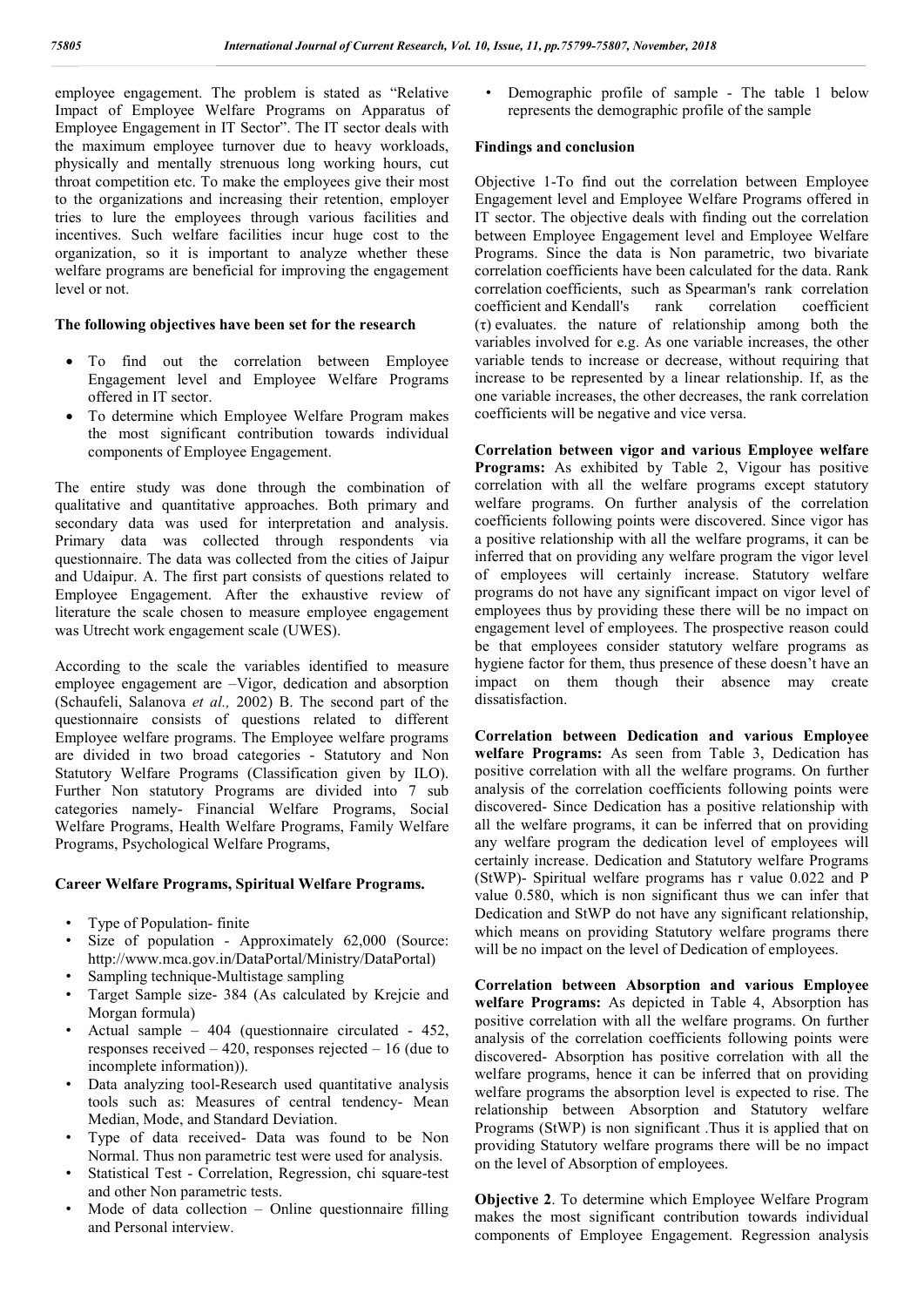was applied to create regression models, analyzing which independent variables are responsible in raising or reducing which of the dependent variable. As a result three regression models were designed for each dependent variable and one consolidated regression model was created for consolidated Employee Engagement level.

**Regression Model for Vigor:** Table -5 and 6 above presents the regression model summary and ANOVA results for vigor. The multiple regression model with predictors (Statutory Welfare Program, Psychological Welfare Program, Financial Welfare Program, Social Welfare Program, Family Welfare Program, Spiritual Welfare Program, Health Welfare Program, and Career Welfare Program) produced  $R^2 = 0.196$ , F (8, 395)  $= 12.075$ , p  $\leq 0.05$  which can be observed from tables 4.35 and 4.36 ,model summary and ANOVA. Hence we may conclude that the 19.6% variability was observed in dependent variable (Vigor) due to predictors.

Thus we can infer that there is a significant impact of various welfare programs on the vigor level of employees. The rest of the vigor is contributed by factors other than Employee welfare programs. Those could be personnel as well as organisational factors. It can be inferred that the impact of all other factors is moderated than on offering various employee welfare programs to the employees there vigor can be raised .Thus if an employer wants to raise the vigor level of their employees than they can provide various employee welfare programs. As can be seen in the table 7, of coefficients, the Financial Welfare Program, Health Welfare Program, and Social Welfare Program have significant positive regression weight, indicating respondents with higher scores on these variables were expected to have higher dependent variable i.e. Vigor, after controlling the other variables in the model. Also to raise the vigor level of employees the managers must offer Financial Welfare Program, Health Welfare Program, and Social Welfare Programs. Following Figure1.1, indicates the normal P-P plot of regression for Vigor. The bubbles represent the Observed responses against straight line representing expected responses. The co-linearity of both indicates the aptness of the model. Hence we can conclude the model is quite accurate and can be used to predict vigor level if responses for other independent variables are present or vice versa.

**Regression Model for Absorption:** Table 9 and 10 presents the model summary and ANOVA results for model absorption.The multiple regression model with predictors (Statutory Welfare Program, Psychological Welfare Program, Financial Welfare Program, Social Welfare Program, Family Welfare Program, Spiritual Welfare Program, Health Welfare Program, and Career Welfare Program) produced  $R^2 = 0.277$ , F  $(8, 395) = 18.905$ ,  $p < .05$  which can be observed from tables model summary and ANOVA. Hence we may conclude that the 27.7% variability was observed in dependent variable (Absorption) due to predictors. From the above table it can be inferred that if the impact of all other factors is moderated than on offering various employee welfare programs to the employees there absorption can be raised .Thus if an employer wants to raise the Absorption level of their employees than they can provide various employee welfare programs. As can be seen in the table 11, of coefficients, the Financial Welfare Program, Health Welfare Program, Social Welfare Program and Psychological Welfare Program had significant positive regression weight, indicating respondents with higher scores on these variables were expected to have higher dependent

variable i.e. absorption, after controlling the other variables in the model. Following Figure 1.2- indicates the normal P-P plot of regression for Absorption. The bubbles represent the Observed responses against straight line representing expected responses. The co-linearity of both indicates the aptness of the model. Hence we can conclude the model is quite accurate and can be used to predict Absorption level if responses are present or vice versa.

**Regression Model for Dedication:** Table 13 and 14 represents the model summary for dedication and results of ANOVA. The multiple regression model with predictors (Statutory Welfare Program, Psychological Welfare Program, Financial Welfare Program, Social Welfare Program, Family Welfare Program, Spiritual Welfare Program, Health Welfare Program, and Career Welfare Program) produced  $R^2 = 0.160$ , F (8, 395) = 9.384,  $p \leq 0.05$  which can be observed from tables model summary and ANOVA. Hence we may conclude that the 16.0 % variability was observed in dependent variable (Dedication) due to predictors.

Thus we can infer that various employee welfare programs significantly impact the dedication level of employees. In order to raise the Dedication level of employees various employee welfare programs should be provided. As can be seen in the Table - 15 of coefficients, Health Welfare Program, and Career Welfare Program had significant positive regression weight, indicating respondents with higher scores on these variables were expected to have higher dependent variable i.e. dedication, after controlling for the other variables in the model. Following Figure 1.3, indicates the normal P-P plot of regression for Dedication. The bubbles represent the Observed responses against straight line representing expected responses. The co-linearity of both indicates the aptness of the model. Hence we can conclude the model is quite accurate and can be used to predict dedication level if responses are present or vice versa.

**Regression Model for Engagement:** As presented by Table 17 i.e. model summary for engagement model and Table 18 of ANOVA following observations were made. The multiple regression model with predictors (Statutory Welfare Program, Psychological Welfare Program, Financial Welfare Program, Social Welfare Program, Family Welfare Program, Spiritual Welfare Program, Health Welfare Program, and Career Welfare Program) produced  $R^2 = 0.247$ , F (8, 395) = 16.214, p < .05 which can be observed from tables model summary and ANOVA. Hence we may conclude that the 24.7 % variability was observed in dependent variable (Employee Engagement) due to predictors. As can be seen in the Table -19, of coefficients, Social Welfare Program ,Psychological Welfare Program ,Health Welfare Program, and Financial Welfare Program had significant positive regression weight, indicating respondents with higher scores on these variables were expected to have higher dependent variable i.e. Engagement, after controlling for the other variables in the model. Following figure 1.4, indicates the normal P-P plot of regression for Engagement. The bubbles represent the Observed responses against straight line representing expected responses. The colinearity of both indicates the aptness of the model. Hence we can conclude the model is quite accurate and can be used to predict engagement level if responses are present or vice versa. On the basis of the above results various welfare programs can be ranked as per their impact on employee engagement level. Hence the organisations should focus on various employee